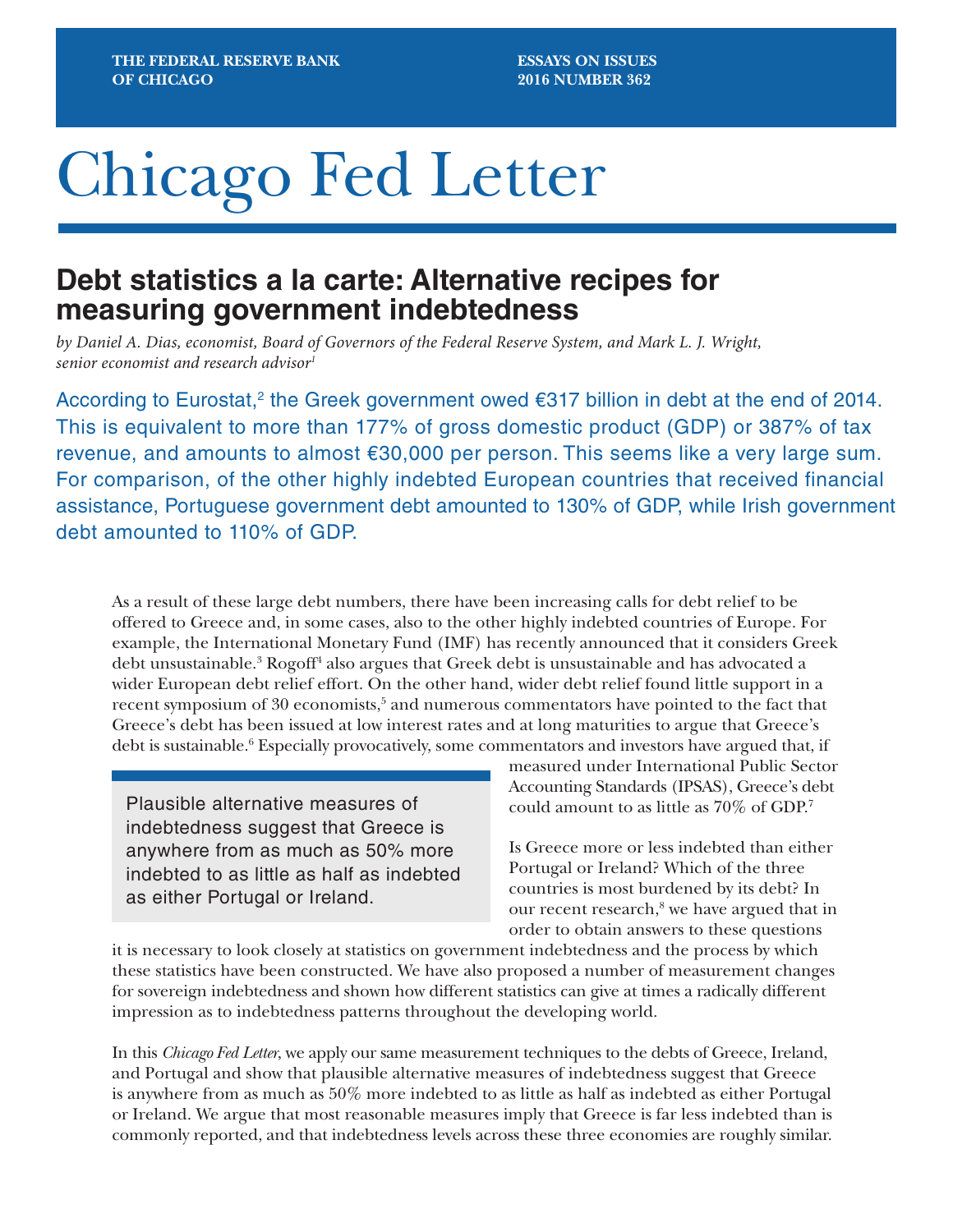## **The measurement problem**

To illustrate the effect that measurement choices have on estimates of the relative indebtedness of countries, we created estimates of the cash flows required to repay the debts of Greece, Ireland, and Portugal as they are projected to be at the end of 2015. In light of the scant available details, we do not adjust cash flows for the most recent Greek bailout announced in August 2015. The data we use come from multiple sources. Data on expected Greek debt payments are taken from a *Wall Street Journal* (WSJ) article published in June 2015. The article contains information about all future principal repayments Greece is expected to make from mid-2015 until the end of 2057. Data on interest rates come from WSJ, IMF, and European Financial Stability Facility (EFSF) reports, and from Zettelmeyer, Trebesch, and Gulati.<sup>9</sup> In comparison to the aggregate official values at the end of the first quarter of 2015, our data on principal repayments are about 10% smaller. Our data do not include short-term loans (repos), most of the debt owed to the European Investment Bank, and loans from the Greek central bank because we do not have information about the distribution of future payments.

The data from Portugal and Ireland come almost entirely from their public debt management authorities (IGCP in Portugal and NTMA in Ireland).10 The IGCP and NTMA publish data on expected principal repayments on its medium- and long-term debt and provide information on interest rates, which can be matched to the projected principal repayments. The data for Portugal are based on information at the end of January 2015, while for Ireland they are for the start of August 2015. In the cases of Portugal and Ireland, our data on principal repayments are about 15% smaller than the official debt stock reported by Eurostat. This difference is mostly due to nontradable debt for which we were not able to find information beyond its face value.

With the data on principal repayments and corresponding interest rates, we estimate the annual interest payments that are expected at every point in time from 2016 until the date of the last expected principal repayment. We take into account the existence of different types of instruments (e.g., coupon bonds, amortizing bonds), as well as information on grace periods from official creditors such as the EFSF.

The resulting projections of cash flows, scaled by 2014 GDP for comparability, are plotted in figure 1. Blue bars represent principal repayments and red bars represent interest payments. Three facts are immediately clear. First, interest payments make up a relatively small fraction of Greece's projected cash flows, reflecting the fact that they have been able to borrow from official sources at subsidized interest rates. Second, both Portugal and Ireland face far larger cash flow requirements, relative to the size of their economies, than Greece for the next ten years. Third, after this ten-year period, the required repayments on Greece's debt will far exceed those of Portugal and Ireland, measured as a fraction of their economies.

From these graphs it should be clear that whether or not we view Greece as more or less indebted than Portugal and Ireland depends on how we weight cash flows in the near future (next ten years) versus cash flows in the far future (more than ten years). Different statistics that weight these cash flows in different ways can be expected to give very different answers.

## **Alternative recipes for quantifying government debt**

How do debt statistics currently weight together these cash flows? For the most part, debt stocks are measured and reported at face value.<sup>11</sup> Defined as the undiscounted sum of future principal repayments, face values simply add up the heights of the various blue columns in each panel of figure 1. Not surprisingly, Greece has a lot of debt when measured at face value; as shown in figure 2, panel 1, the face value of Greece's tradable debts totals 144.1% of GDP, compared with 98.5% for Portugal and 91.5% for Ireland. That is, at face value, Greece is 57% relatively more indebted than Ireland and 46% more indebted than Portugal.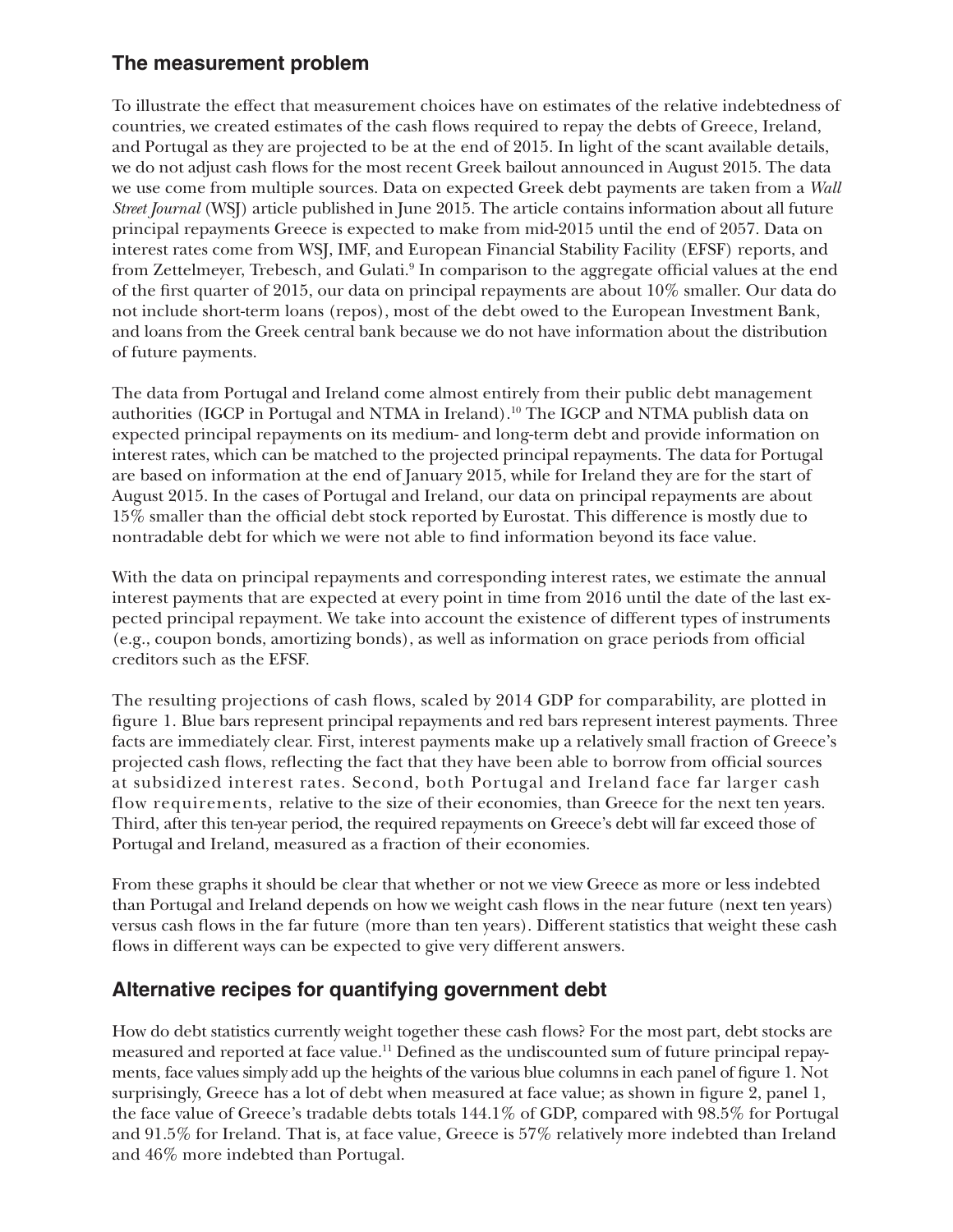As shown in figure 1 by the small red bars, Greece has been able to borrow at much lower interest rates than either Ireland or Portugal. An alternative measure of indebtedness takes the undiscounted sum of all payments on debt, principal plus interest. (Dias, Richmond, and Wright, 2014, refer to it as the zero-coupon equivalent (ZCE) face value of the debt.) As shown in figure 2, panel 2, the difference between the countries narrows somewhat when ZCE face values are used: Greece now has only 43% more debt than Ireland and 44% more than Portugal.



**B. Portugal**



 $\frac{1}{2016}$  **C. Ireland Principal** Interest % GDP '19 '22 '25 '28 '31 '34 '37 '40 '43 '46 '49 '52 '55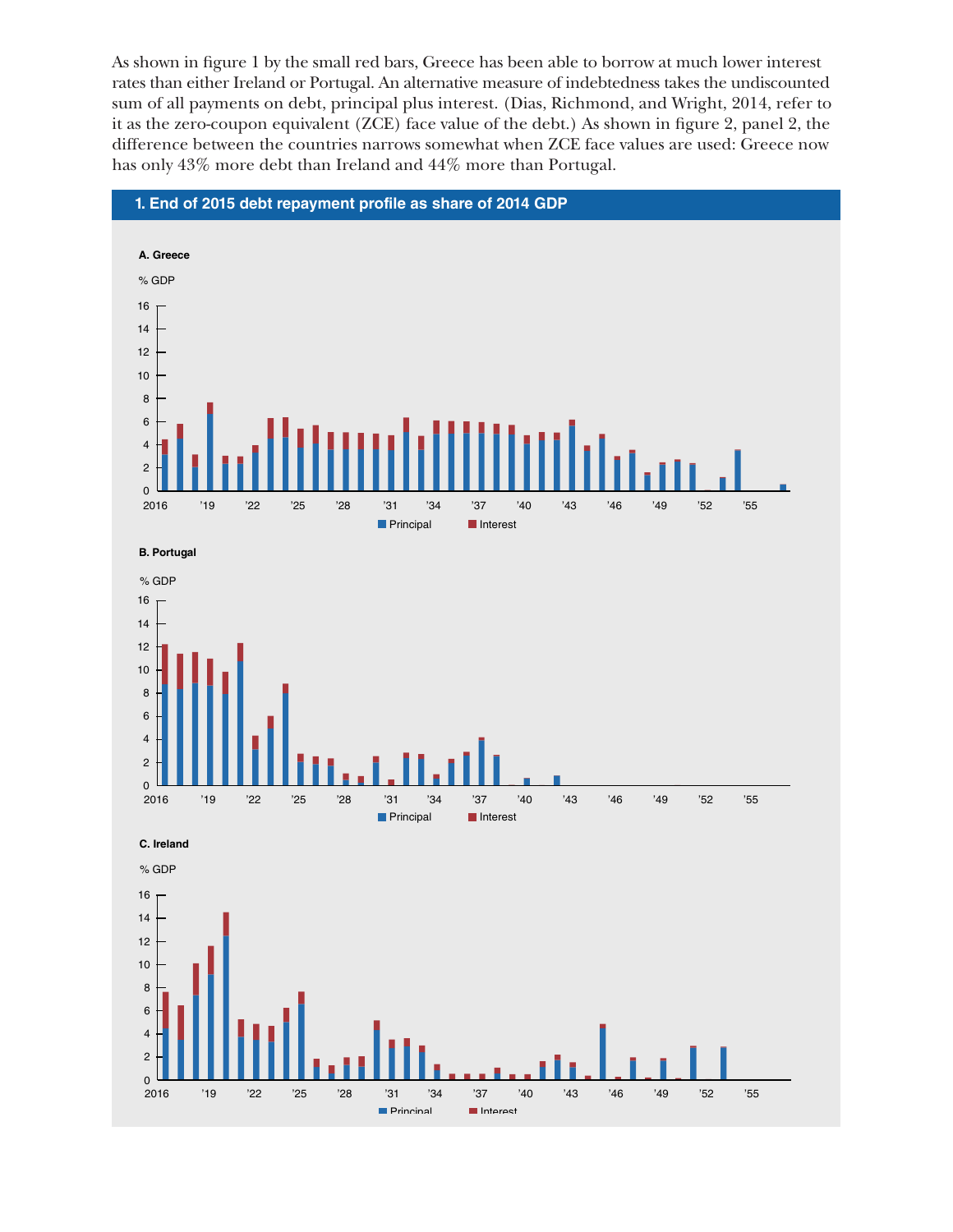#### **2. End of 2015 debt stocks based on different debt measures**

|                                          | <b>Billion euros</b> | % GDP |
|------------------------------------------|----------------------|-------|
| 1. Face values                           |                      |       |
| Greece                                   | 258.1                | 144.1 |
| Portugal                                 | 170.4                | 98.5  |
| Ireland                                  | 169.7                | 91.5  |
| 2. Zero-coupon equivalent values         |                      |       |
| <b>Greece</b>                            | 318.8                | 178.0 |
| Portugal                                 | 213.3                | 123.3 |
| Ireland                                  | 230.7                | 124.4 |
| 3. Five-percent coupon equivalent values |                      |       |
| Greece                                   | 148.3                | 82.8  |
| Portugal                                 | 150.9                | 87.2  |
| Ireland                                  | 143.1                | 77.2  |
| 4. Risk-free present values              |                      |       |
| Greece                                   | 258.6                | 144.4 |
| Portugal                                 | 201.3                | 116.4 |
| Ireland                                  | 206.4                | 111.3 |
| 5. Market rates present values           |                      |       |
| Greece                                   | 75.5                 | 42.1  |
| Portugal                                 | 180.7                | 104.5 |
| Ireland                                  | 194.3                | 104.8 |
| 6. Social cost present values            |                      |       |
| Greece                                   | 114.0                | 63.7  |
| Portugal                                 | 125.3                | 72.4  |
| Ireland                                  | 110.4                | 59.5  |

The attractive feature of ZCE face values is that they control for differences in the contractual structure of a country's debts—differences in interest rates, maturities, and whether or not the debts were sold at par or at a discount—and measure relative debt stocks under the assumption of a common portfolio of zero-coupon debt contracts. Of course, although they are very useful for many purposes, there is no reason why we should focus exclusively on zero-coupon debts; we could just as easily construct 5% coupon equivalent face values of debt. This turns out to be equivalent to simply measuring the present value of the cash flows associated with a country's debts. Using a 5% interest rate assumption, figure 2, panel 3 shows that Greece now has 7% more debt than Ireland and 5% less debt than Portugal.

Is 5% the right interest rate to use? It is certainly a conventional choice (e.g., Schumacher and Weder di Mauro; IMF, 2013<sup>12</sup>). But in this era of very low interest rates,  $5\%$  may be a little high. One interesting calculation is to ask what the value of these debts would be if they had been issued by a country with no risk of default, such as Germany. Using yield curves for German government bonds, we can construct risk-free present values; we present them in figure 2, panel 4. Using this measure, Greece's debts barely change as Greece is already borrowing at very low rates, while Portugal and Ireland's debts rise: Greece is now 30% more indebted than Ireland and 24% more indebted than Portugal.

As one last alternative, we can discount a country's entire debt repayment cash flows by the interest rates embodied in its currently traded debts to obtain an estimate of the market value of a country's debt. This assumes that the likelihood of repayment of Greece's EFSF debt, for example, is the same as that for privately held bonds. Under these assumptions, as shown in figure 2, panel 5, Greece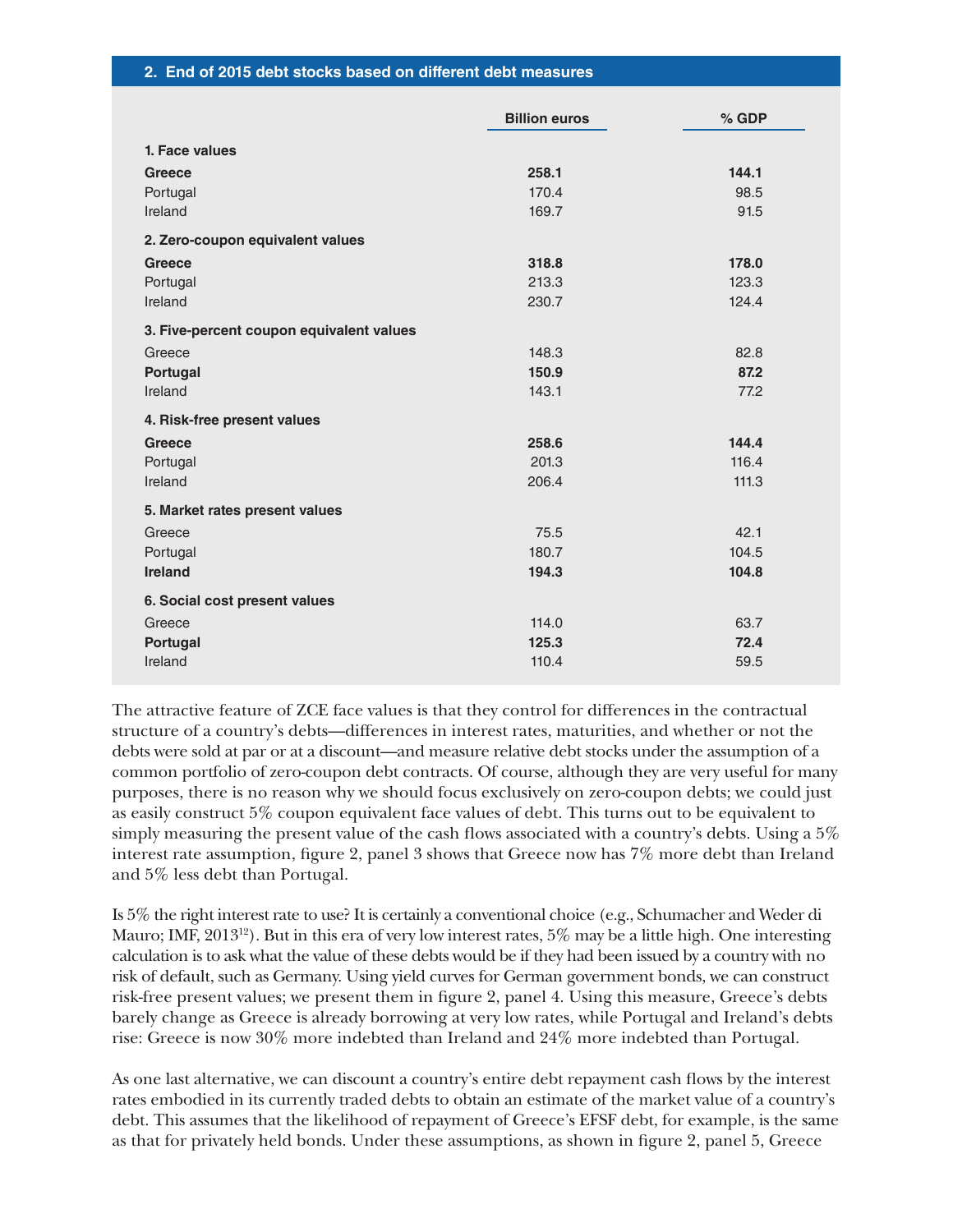appears to have less than half as much debt as either Portugal or Ireland. These numbers are closer to the estimates computed under the IPSAS standard, which records a debt at market value at the time of issue and allows for the accretion of this debt if the contracted interest rate on the debt is less than the yield to maturity of the debt. This approach has the counterintuitive implication that the more likely a country is to default, the less indebted it will look.

In sum, depending on the choice of statistic, we can find that Greece is either half again as indebted as Ireland and Portugal or less than half as indebted.

## **Is there a "right" debt statistic?**

In our previous work, we have argued that the right debt statistic to use is probably going to be quite sensitive to the precise purpose for which the data will be used. In the case of forecasting default, for example, the right measure will probably also need to reflect the particular circumstances of the country being considered. In some cases, it is also necessary to look at other statistics, such as net interest expenses, as well as debt stock measures in order to obtain a complete picture of a country's debt portfolio. Forced to work with one statistic, we have tended to emphasize ZCE face values, as they are a theoretical upper bound on calculated face values and are convenient for mapping to models that assume a zero coupon debt structure.

For some purposes, however, it may be possible to come up with a sufficient statistic for addressing a particular question independently of the model assumed by the researcher. In Dias, Richmond, and Wright (2015), we show that when a researcher is interested in the welfare benefits of debt relief and debt forgiveness, it is sufficient to use the consumption capital asset pricing model (CCAPM) to value a country's debt stock (or the change in that stock as a result of debt relief). In what follows, we estimate the CCAPM under the assumption that real consumption growth rates in euros for each country follow a first-order-autoregressive process.<sup>13</sup>

Figure 2, panel 6 shows that the equivalent variation, in terms of current period consumption, of forgiving all of Greece's debts is less than that for Portugal and roughly the same as for Ireland. This reflects both the time path of cash flows and the level of current consumption in each country. For Greece, current consumption is very low, so that forgiving far future cash flows, after consumption is expected to have recovered, is worth relatively little in terms of current consumption; for Portugal, forgiveness is worth more, because the required cash flows are higher in the near future when consumption is expected to remain low.

Comparing panels 5 and 6 of figure 2, we can see that the social cost of the debt (panel 6) is less than the market value of the debt (panel 5) for both Portugal and Ireland. In normal times, this is the expected state of affairs: A country is a borrower precisely because it values future debt repayments less than the market values them. If markets were perfect and borrowing unconstrained, Portugal and Ireland would borrow until the two values were equated; the fact that they are not equated suggests that maturity extensions for both that preserved market values would be Pareto-improving.14

For Greece, however, market values are less than social values, implying that debt forgiveness—a complete debt write-off—would increase Greek welfare more than creditor welfare was reduced. This is under our assumption that official debts are valued at the rates encoded in privately traded debts. If, alternatively, Greece's official debts were valued using risk-free discounting (figure 2, panel 4), the market value would lie above the social cost and simple maturity extensions would be Pareto-improving for all three countries.

## **Conclusion**

Much of the debate about the debts of Greece and the rest of peripheral Europe has been informed by statistics that measure debt stocks at face value and show that Greece is significantly more indebted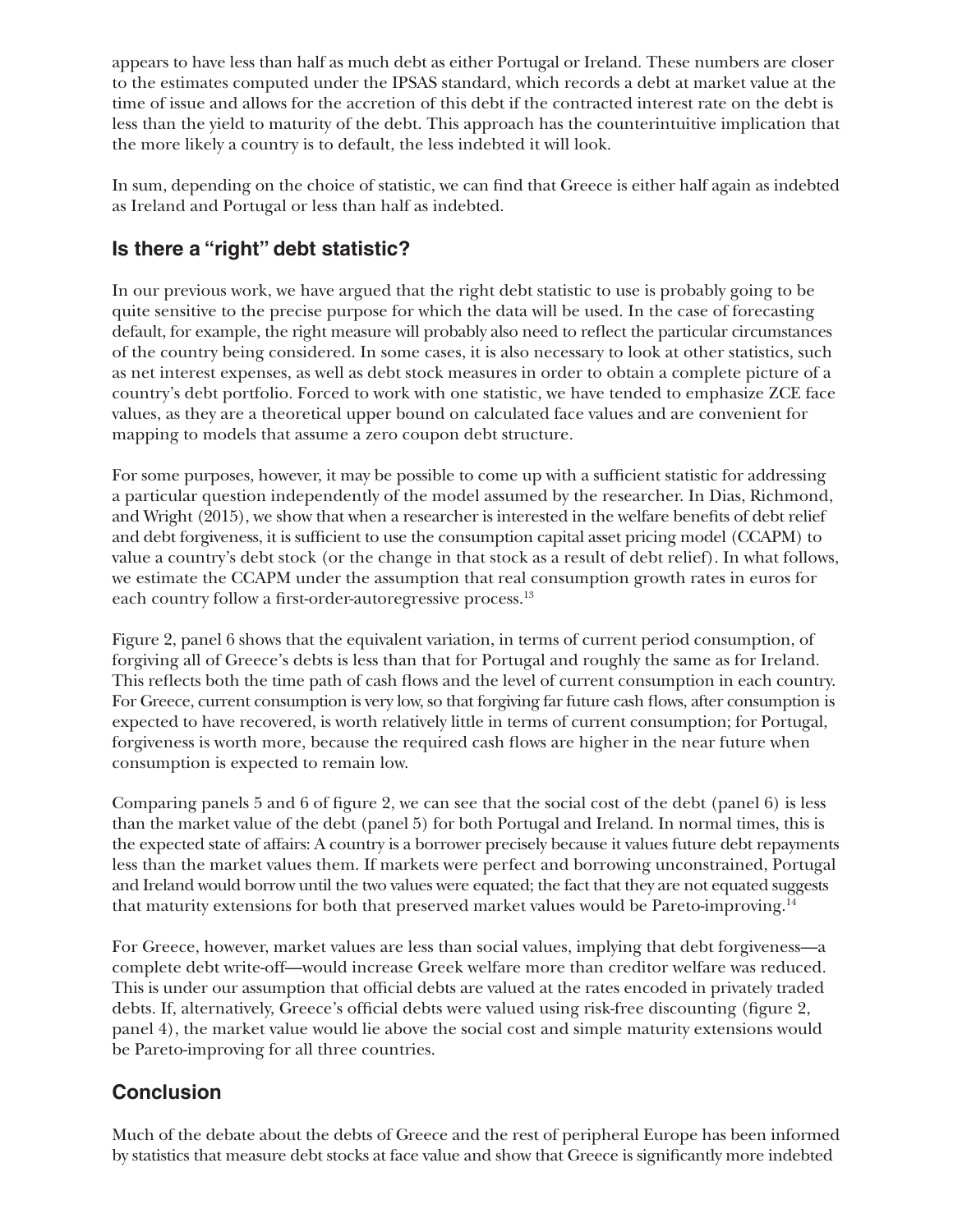than Ireland and Portugal. We have shown that alternative, and arguably preferable, measures of debt stocks paint a very different picture, with some suggesting that Greece is roughly as indebted as either Ireland or Portugal. Measures based on the welfare cost of servicing debt, in particular, provide a case for debt forgiveness for Greece and maturity extensions for Portugal and Ireland.

At the same time, GDP may not be the right measure of available resources to a country as it does not include net factor income from abroad. An alternative measure that takes this fact into account is gross national income (GNI). In the cases of Greece and Portugal, this distinction is not very relevant, as the two measures are virtually identical for the two countries. In the case of Ireland, this is not true. In 2014, GDP in Ireland was €185.4 billion, while GNI was €158.3 billion. This large difference means that if the calculations shown above were presented as percentage of GNI, all figures for Ireland would be 17% larger.

- <sup>2</sup> See http://ec.europa.eu/eurostat/.
- <sup>3</sup> International Monetary Fund, 2015, "Greece: Preliminary draft debt sustainability analysis," country report, No. 15/165, Washington, DC, June 26; and International Monetary Fund, 2015, "Greece: An update of IMF staff's preliminary public debt sustainability analysis," country report, No. 15/186, Washington, DC, July 14.
- <sup>4</sup> Kenneth Rogoff, 2015, "What is Plan B for Greece?," *Project Syndicate*, February 2; and Kenneth Rogoff, 2015, "A new deal for debt overhangs?," *Project Syndicate*, August 4.
- <sup>5</sup> The International Economy Publications Inc., 2015, "Does Europe need debt relief? A symposium of views," *International Economy*, Spring, pp. 9–29.
- <sup>6</sup> See, for example, Daniel Gross, 2015, "The Greek austerity myth," *Project Syndicate*, February 10.
- <sup>7</sup> Jacob Soll, 2015, "Greece's accounting problem," *New York Times*, January 20; and Ferdinando Giugliano, 2015, "Is Greek government debt really 177% of GDP?," *Financial Times*, January 26.
- <sup>8</sup> Daniel A. Dias, Christine Richmond, and Mark L. J. Wright, 2014, "The stock of external sovereign debt: Can we take the data at 'face value'?," *Journal of International Economics*, Vol. 94, No. 1, September, pp. 1–17; and Daniel A. Dias, Christine Richmond, and Mark L. J. Wright, 2015, "In for a penny, in for a hundred billion pounds: Quantifying the welfare effects of debt relief," unpublished paper.
- <sup>9</sup> Charles Forelle, Pat Minczeski, and Elliot Bentley, 2015, "Greece's debt due: What Greece owes when," *Wall Street Journal*, February 19,<http://graphics.wsj.com/greece-debt-timeline/>; International Monetary Fund, 2013, "Unification of discount rates used in external debt analysis for low-income countries," executive summary, Washington, DC, October 4; International Monetary Fund, 2014, "Back to work: How fiscal policy can help," *Fiscal Monitor*, World Economic and Financial Surveys, Washington, DC, October; European Financial Stability Facility, <www.efsf.europa.eu/about/index.htm>; and Jeromin Zettelmeyer, Christoph Trebesch, and Mitu Gulati, 2013, "The Greek debt restructuring: An autopsy," Center for Economic Studies and Ifo Institute, working paper, No. 4333, July.
- 10IGCP, E.P.E., [www.igcp.pt;](www.igcp.pt) and National Treasury Management Agency,<http://www.ntma.ie>.
- [11For example, the World Bank \(various, Global Development Finance\) reports the face value of outstanding and dis](http://ec.europa.eu/eurostat/)bursed debt. Until 1989, the U.S. statutory debt limit was defined in terms of face values. Until 1997, Eurostat measured the face value of all debts; since 1997, it has departed from this practice for zero-coupon and deep-discounted bonds. See Eurostat, 1997, "Deficit and debt: Eurostat rules on accounting issues," press release, Luxembourg, No. 10/97, February 3, and Eurostat, 1997, "Accounting rules: Complementary decisions of Eurostat on deficit and debt," press release, Luxembourg, No. 24/97, March 26.
- 12Julian Schumacher and Beatrice Weder di Mauro, 2015, "Debt sustainability puzzles: Implications for Greece," *VoxEU*, July 12; and International Monetary Fund, 2013, "Unification of discount rates used in external debt analysis for low-income countries," executive summary, Washington, DC, October 4.

 $1$ <sup>We</sup> thank Christine Richmond for all her help in the writing of this article. The views reflected in this work are the authors' and do not necessarily represent those of the National Bureau of Economic Research. This article recently appeared as a column on VoxEU.org, the policy portal of the London-based Centre for Economic Policy Research, <http://www.voxeu.org/article/alternative-measures-government-indebtedness>.